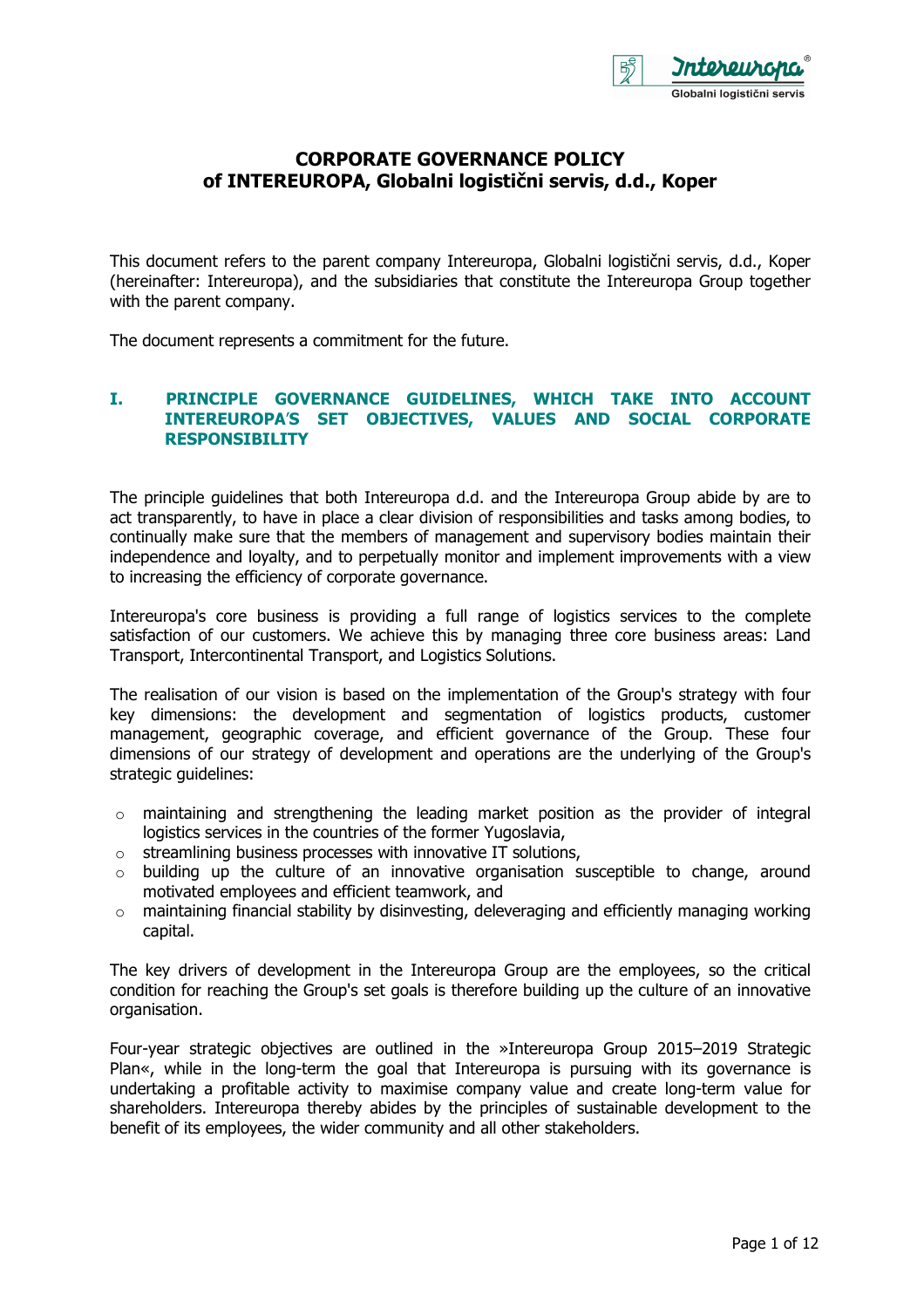

- **Mission statement:** The Group's mission is to meet the needs for logistics services and ensure an optimum functioning of supply chains to the complete satisfaction of our customers, while at the same time in a socially responsible manner create value for our owners, employees and other stakeholders.
- **Vision: Being a top-ranked provider of integral logistics solutions.**
- **Values:** Integrity. Excellence. Adaptability and flexibility. Responsibility. Teamwork and appreciation of employees.
- **Company bodies:** Management Board, Supervisory Board, and General Meeting of Shareholders.

**Intereuropa d.d.** has a **two-tier system of governance**, where the Management Board manages the company independently and at its own responsibility, and its work is supervised by the Supervisory Board.

## **II. CORPORATE GOVERNANCE CODE OF REFERENCE**

Intereuropa's code of reference is the **Slovene Corporate Governance Code** (hereinafter: the Code) as adopted on 8 December 2009 by the Ljubljana Stock Exchange, the Slovenian Directors' Association and the Managers' Association of Slovenia.

## **III. GROUPS OF STAKEHOLDERS, AND STAKEHOLDER COMMUNICATION AND COOPERATION STRATEGY**

Intereuropa pursues consistent internal and external communications. Close cooperation, and a correct and prompt supply of information are a commitment. At the forefront of communication activities are the Group's most important achievements, novelties in our operations, responses to the current situation and market demands, and the Company' core business. Up-to-date, correct and consistent content is communicated to our stakeholders – shareholders, investors, customers, suppliers, employees, the media and the wider community. The implementation of our communication strategy is largely based on the Group's development strategy. Intereuropa has signed Slovene Corporate Integrity Guidelines and has thereby committed to not only respect and strengthen corporate integrity in its operations, but to spread awareness on the importance of business operations that are compliant with regulations and ethical standards as one of the basic principles of a socially responsible corporation in general.

### **Shareholders, potential investors and analysts:**

Creating shareholder value is the most important goal of our governance, regardless of changes in key operations guidelines. Shareholders have a decisive impact on Intereuropa's strategic decisions and operations guidelines. Periodic, honest and accurate communications with existing and potential shareholders are the only means to strengthen Intereuropa's business success. Communication content is tailored to shareholders, analysts, partners and other stakeholders, and refers to the Group's business objectives, performance results and development strategy for the future. We consistently abide by the rules on the disclosure of information imposed by the Ljubljana Stock Exchange while at the same time being aware that shareholders expect optimum corporate communications.

In communicating with shareholders Intereuropa applies the following **forms of communication**:

o Annual General Meetings,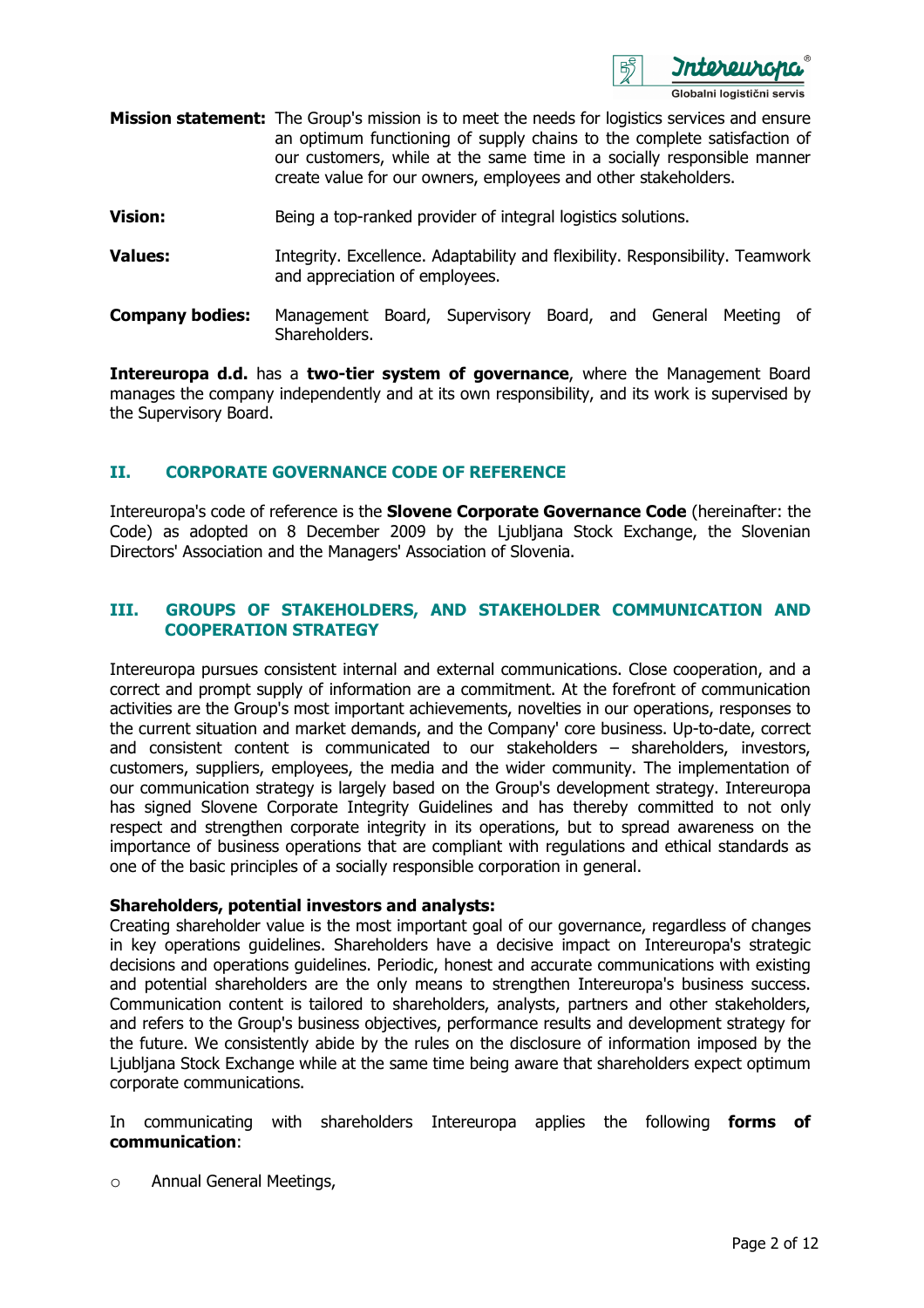

- o attendance at conferences in Slovenia and abroad,
- $\circ$  regular showcasing of the Company at investor conferences in Slovenia and abroad,
- o regular communications via the SEO-net electronic information dissemination system,
- $\circ$  regular communications with the financial media,
- o corporate websites,
- o e-newsletter.

## **Customers:**

Customers are critical for the operations of Intereuropa and the entire Group. We continually tailor our services to their needs and provide them with what are the most favourable logistics solutions for them. Customer relations are cultivated and nurtured by means of regular personal interaction and visits, as we advocate the importance of communication in person and of close ties, which develop through regular and successful cooperation. These ties are a confirmation of customer confidence and pave the way for stronger cooperation and business growth. We continually invest in strengthening sales by consolidating business ties with existing customers and at the same time establishing business connections with potential and new customers. Contacts are further fostered at conventions and experts meetings, major logistics fairs and conferences, and events.

We prepare various materials for our customers, providing information about our services and business network. We help them find the most optimum, the fastest and the most cost-effective solution for them, and to this end draft specialised materials for particular services.

### **Suppliers and other business partners:**

Intereuropa attends to responsible compliance with the commercial agreements it has entered into, and to the consistent settlement of trade payables and payables to business partners in general. Mutual respect and cooperation strengthen confidence and build a solid partner relationship. This facilitates verified and reliable supply channels, adequate pricing and quality of goods and services, adjusted supplies and joint supply planning. The Company Management Board has adopted a Rulebook with Guidelines on Supplier Management, the purpose of which is to standardise the management of the suppliers of fixed assets, services and material both in the parent company Intereuropa d.d. and the Group's subsidiaries.

### **The media:**

The media are one of our key publics, and we build transparent, equal and comprehensive communications with them. They are principally national and local media as well as international economics media. We also communicate and cooperate with news programmes and, primarily in connection with social corporate responsibility, with social media. Being proactive and quick to respond, we facilitate a comprehensive and quality transfer of information, contributing to the consistent informing of the wider public and building up Intereuropa's identity and reputation. This is achieved with press releases and other means of communication.

### **Employees:**

Proactive, coherent and consistent communications with employees are critical. Employees are therefore, promptly if possible, provided with information on current events and are kept up to date with activities in the Company. Applying the principle that communication is successful if it is proactive and two-way, employees are continually given the opportunity to express their opinions, ask questions, etc. at any given time.

We communicate with employees via different communication channels:

- o the Company's private network (the intranet) and corporate website,
- $\circ$  occasional electronic informing directly by e-mail,
- o personal contacts with employees, promoting the transfer of information from senior management to junior employees,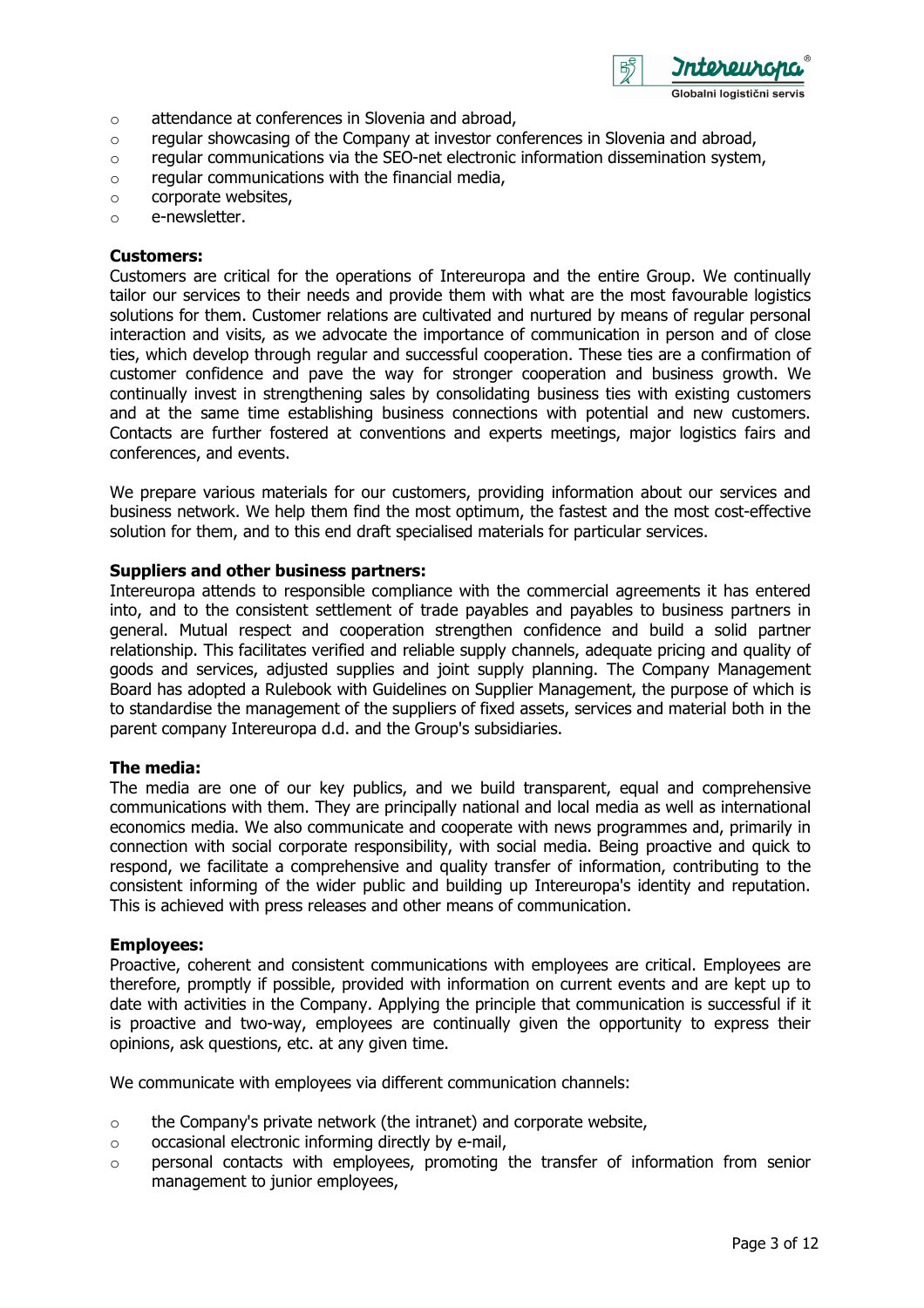

- $\circ$  the Management Board regularly attends Works Council meetings, which allows for a prompt informing of the employees and provides the employees from all Intereuropa units the opportunity to ask questions and put forward proposals,
- o occasional Worker Assemblies held at different units of the Company.

### **Creditor banks:**

Our diligent communication with creditor banks is also driven by the principle of transparent and timely communication that creates trust and support, and that facilitates a strategic partner relationship. Close cooperation, and a correct and prompt supply of information to creditor banks are critical. They ensure faster responsiveness on both sides, which grows in importance as economic and financial conditions deteriorate.

## **Regulatory and national authorities:**

Via its competent departments, the Company ensures consistent compliance with the applicable legislation and regulations, best practice recommendations, decisions of the competent regulators and national authorities.

### **Local and wider community:**

Social responsibility is a lasting commitment for Intereuropa. A positive attitude and active participation in the local and wider community in the different markets where we are present, are important factors fostering the successful operations and development of a modern company. They represent an important regular feature in our operations. In maintaining and strengthening good relations with our local and wider community we are driven by care and sensibility, by consistent compliance with legislative regulations, by meeting customers' demands for higher quality services, by compliance with social and ecological standards, and by ethics in treating our employees, the natural environment and the local as well as wider community. Close ties with our social environment are testified by our active cooperation with different interest groups, through which Intereuropa contributes to improving the quality of life in our employees and the wider community. We are open to projects related to sports, arts and culture, and environmental protection; we support charities; we connect with our environment at the local and regional level; we cooperate in educational and science projects. For years we have been particularly inclined to cooperating in charity campaigns in Slovenia and abroad.

## **IV. POLICY ON RELATIONS BETWEEN INTEREUROPA AND ITS SUBSIDIARIES**

We are aware that an efficient system of managing and governing our related companies is one of the mechanisms enabling the successful business performance and better transparency of operations of Intereuropa Group companies.

Together with its subsidiaries, the controlling company Intereuropa d.d. comprises a group of companies under the single management of the Intereuropa d.d. Management Board. The Management Board actively directs the management of subsidiaries by ensuring unity in the following areas:

- $\circ$  formulation of the corporate vision, mission statement and development strategies,
- o internal organisation of business areas and segments,
- $\circ$  coordinated action on the sales and purchasing markets,
- o business planning, investments and financing,
- $\circ$  supervision of operations (controlling, auditing) and quality,
- $\circ$  staffing and payroll policies, and knowledge development and transfer,
- $\circ$  communications with the publics,
- o uniform development of information technologies,
- $\circ$  other areas of management, specified in the Group's development programmes.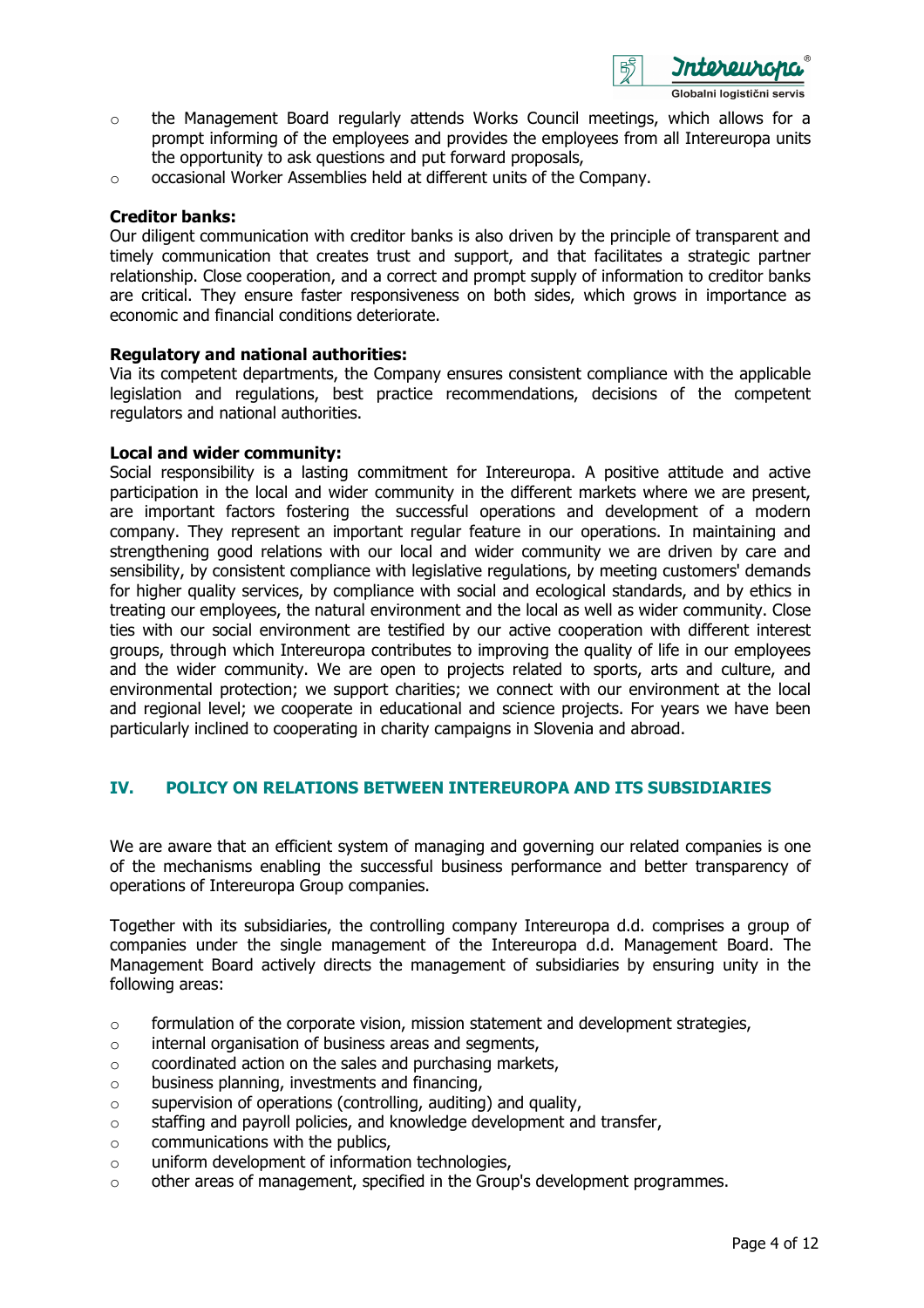

Intereuropa governs Group companies applying approaches for a transnational group, i.e. a group striving for global efficiency and at the same time trying to meet the demands of local markets to the greatest extent possible.

Intereuropa Group companies operate and act in compliance with:

- $\circ$  the local legislation,
- o the resolutions adopted by the management bodies of the parent company and subsidiaries,
- $\circ$  the business cooperation agreements entered into between the parent company and a subsidiary,
- $\circ$  the internal rules of procedure and regulations in force, as adopted by the parent company Management Board.

Intereuropa takes appropriate measures to ensure optimum cooperation between subsidiaries and the transfer of know-how from the parent company to subsidiaries, it promotes the transfer of know-how and best practices between Group companies, and provides for a coordinated development, marketing and product implementation in a way that enables the Group as a whole to be as efficient as possible. Intereuropa d.d. further controls its subsidiaries by means of uniform accounting guidelines and policies. Transactions between related parties are based on market conditions.

Members of the Intereuropa d.d. Management Board and senior management are also members of supervisory boards, boards of directors or management boards in the Group's subsidiaries, which ensures the uniformity of strategic decisions across the Group, it improves the communication flow and it enables supervision over the subsidiaries' operations.

At the same time Intereuropa encourages subsidiaries to respond and adapt to their local environment, providing optimum services to local customers and gradually integrating them into the Group's network.

### **V. COMMITTMMENTS OF THE SUPERVISORY BOARD**

Members of the Supervisory Board recognise that in order for them and the Management Board to carry out their tasks and responsibilities lawfully and professionally, a constant assurance of impartiality and objectivity of their actions is required. To this end the **Supervisory Board made the commitment** to set up a system for the detection of conflicts of interest and independence in members of the Management and Supervisory Board, and to implement appropriate measures in the event of circumstances eliciting major changes in the status of a member of the Management or Supervisory Board in relation to the Company.

In their work and decision-making, members of the Supervisory and Management Board take account of the Company's objectives and subordinate to them potentially different personal objectives of theirs or of third parties, the Management Board, shareholders, the public or the state.

Once a year, upon each new appointment and in case of any change, each Supervisory Board member signs a Statement of Meeting Independence and Loyalty Criteria, as stipulated by the Code, and hands it to the Supervisory Board.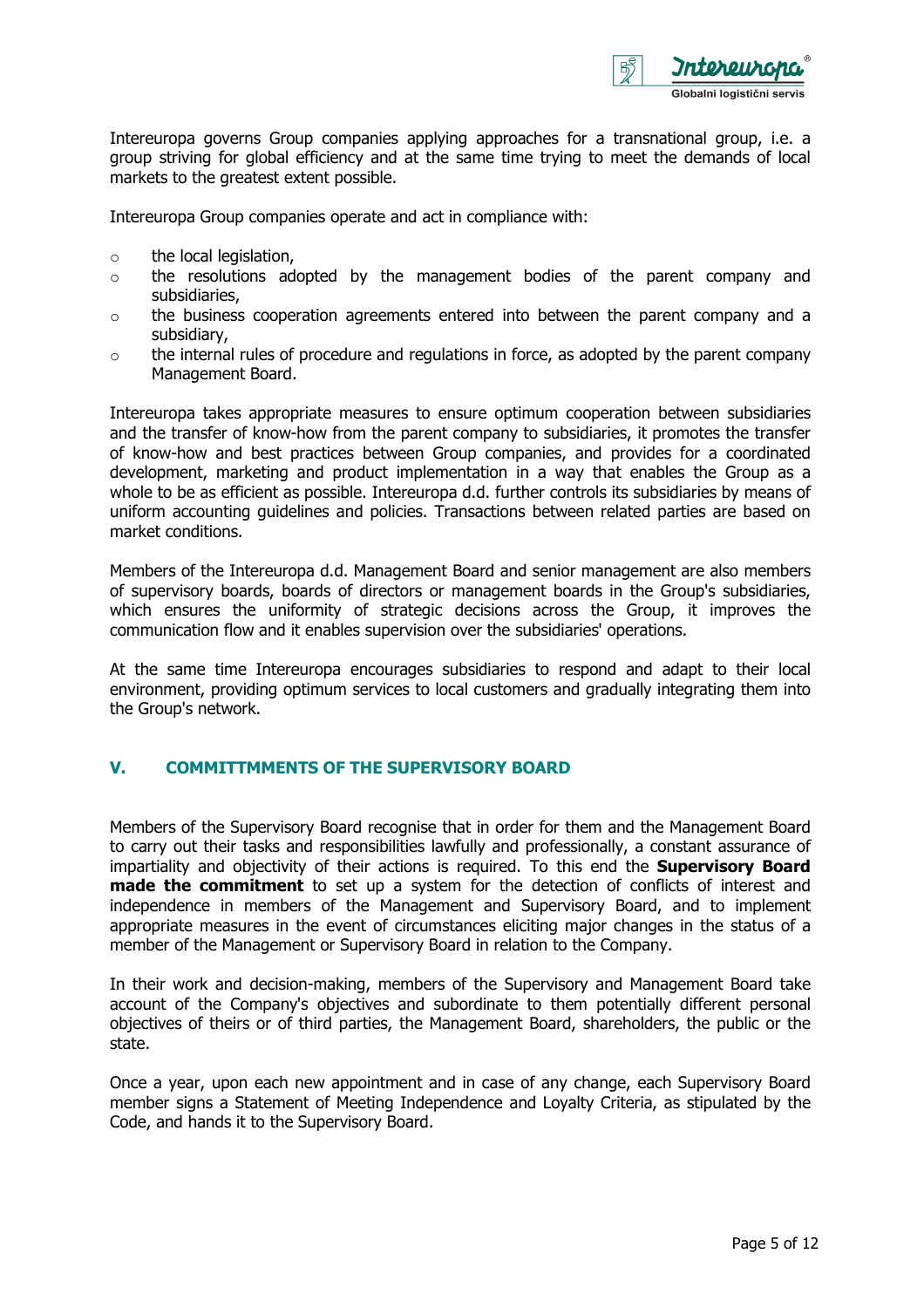

In the event of a suspected conflict of interests, a member of the Supervisory or Management Board immediately informs the Supervisory Board. The Board thereupon adopts appropriate measures in line with the Code and the Supervisory Board Rules of Procedure.

It is important to monitor efficiency on all levels of a company's operations, both at the operative level of service provision and at the levels of management and governance. To this end the **Supervisory Board made the commitment** to monitor and evaluate its own efficiency and continually introduce improvements in its work with the intention of implementing maximum efficiency supervision over the Company's and Group's operations.

Once a year the Supervisory Board assesses its work, with the assessment procedure including the following activities and positions:

- $\circ$  evaluation of the work of the Supervisory Board, and collection of opinions on required improvements,
- $\circ$  examination of whether communications and cooperation between the Supervisory Board and Management Board are adequate,
- $\circ$  assessment of the contribution of each individual member, their presence at meetings and their structured participation in discussions and decision-taking,
- $\circ$  examination of whether there are circumstances with respect to each member which could result in a conflict of interests or their dependence,
- o assessment of the current composition of the Board with respect to the requirements related to the Company's regular operations needed to achieve the set goals. The composition of the Supervisory Board adheres to the principle of equal representation of both genders and all age groups, and is generally as diverse as possible.

In assessing its work, the Supervisory Board also assesses the work of Supervisory Board committees, which it asks to report their operations over the previous year.

## **VI. SUPERVISORY BOARD COMMITTEES**

In order to improve the efficiency of its work, the Supervisory Board has set up special committees that analyse specific questions and advise the Board on them.

Pursuant to the legislation in force, the Intereuropa Supervisory Board has set up the Audit Committee, the tasks of which are stipulated in the Companies Act and in the Audit Committee Rules of Procedure.

The essential goals of the Audit Committee's operations are:

- $\circ$  increasing the efficiency of Supervisory Board's work and its members' work,
- o improving communication between the Supervisory Board and the external auditor,
- $\circ$  improving communication between the Supervisory Board and the internal auditor,
- $\circ$  protecting and increasing external and internal auditors' independence, and
- $\circ$  assessing the adequacy and integrity of annual reports and other publicly disclosed financial and accounting information, and consequently increasing the public's confidence in the credibility and objectivity of financial statements and other financial and accounting information.

The Audit Committee's more important tasks include:

o monitoring the process of financial reporting, and preparing recommendations and proposals with a view to ensuring its integrality,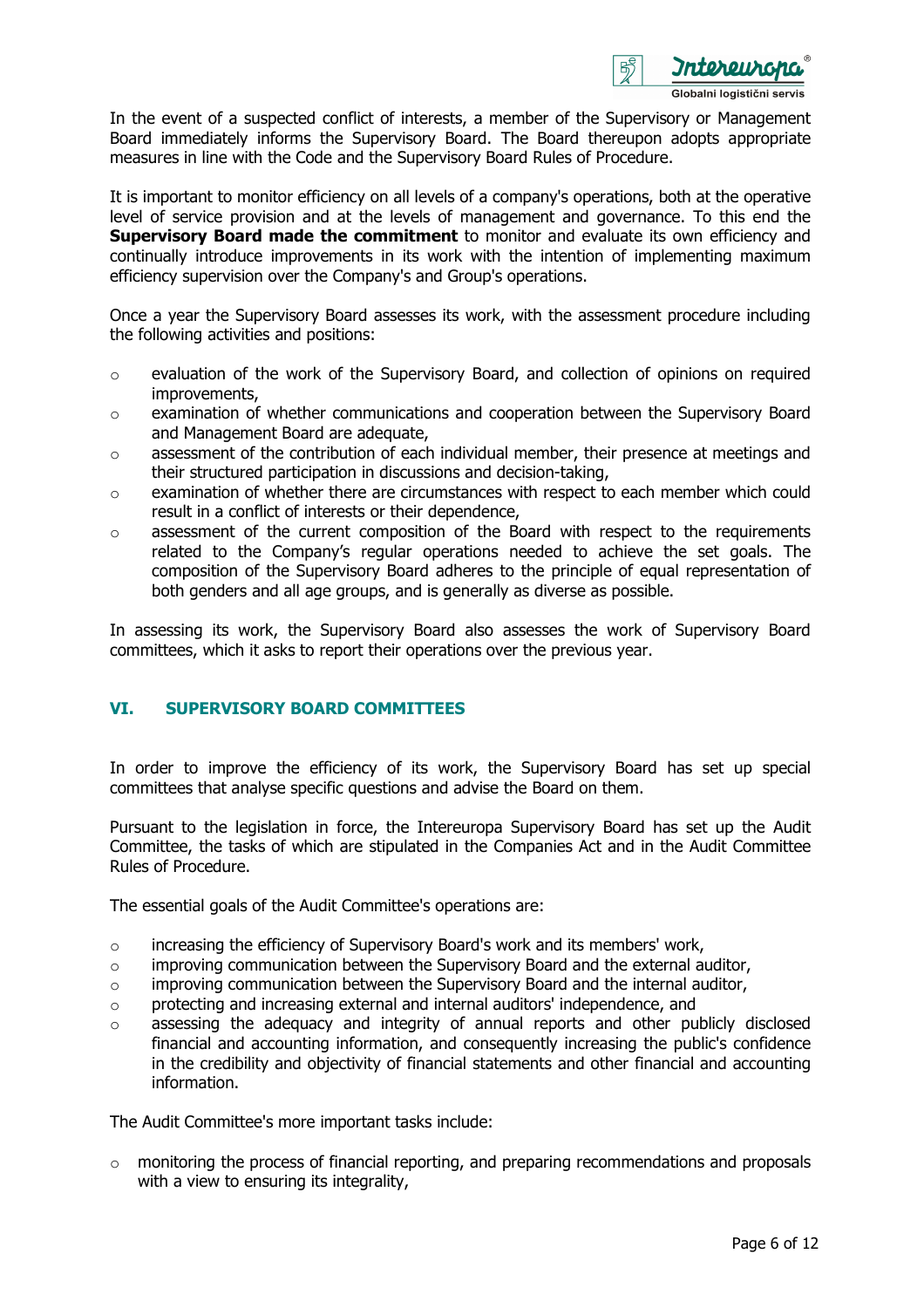

- $\circ$  monitoring the efficiency and efficacy of the Company's internal controls, internal audit if it is set up, and risk management systems,
- o monitoring the statutory audits of the annual and consolidated financial statements, particularly the efficacy of the statutory audit, taking into account all findings and conclusions of the competent authority,
- $\circ$  examining and monitoring the independence of the Company's annual report auditor, particularly with respect to their providing additional non-audit services,
- $\circ$  being in charge of the procedure of appointing the auditor, and proposing for the Supervisory Board's appointment the auditor for the Company's annual report,
- $\circ$  supervising the integrity of the financial information provided by the Company,
- $\circ$  assessing the composition of the annual report, and drafting a proposal for the Supervisory Board,
- $\circ$  cooperating in selecting the more important audit areas,
- $\circ$  cooperating in the drafting of the agreement between the auditor and the Company, whereby all contractual provisions limiting the AGM's choice of appointing an auditor are disallowed, all such provisions being void,
- o reporting to the Supervisory Board the results of the statutory audit, adding an explanation on how the statutory audit contributed to the integrality of financial reporting and what part the Audit Committee played in the procedure,
- $\circ$  other tasks stipulated in the Articles of Association or Supervisory Board resolutions,
- $\circ$  cooperating with the auditor in the audit of the Company's annual report, particularly by means of mutual informing on the main issues of the audit, and
- $\circ$  cooperating with the internal auditor, particularly by means of mutual informing on the main issues of the internal audit.

Consistent with the legislation in force, the Supervisory Board has also set up the Committee for Appointments and Receipts. The powers of the Committee for Appointments and Receipts include mainly:

- $\circ$  assisting the Supervisory Board and drafting proposals as to the criteria and candidates for Management Board members, whereby it must evaluate the balance between competences, knowledge and experience, and draft a description of the roles and qualifications required for a particular appointment,
- o periodically assessing the size, composition and operations of the Management Board,
- $\circ$  supporting the evaluation of the work of the Management Board, and drafting substantiated reasons for recalling a member of the Management Board if such reasons appear,
- $\circ$  supporting the formulation and implementation of the remuneration system for the Management Board,
- o assisting the Supervisory Board and drafting proposals as to the criteria and candidates for Supervisory Board members, whereby it must evaluate the balance between competences, expertise and experience, and draft a description of the roles and qualifications required for a particular appointment,
- o supporting the assessment of the work of the Supervisory Board, consistent with the Code,
- o supporting the formulation and implementation of the remuneration system for the Supervisory Board,
- o other decisions of the Supervisory Board that relate to the Board itself and which could elicit a conflict of interests in Board members.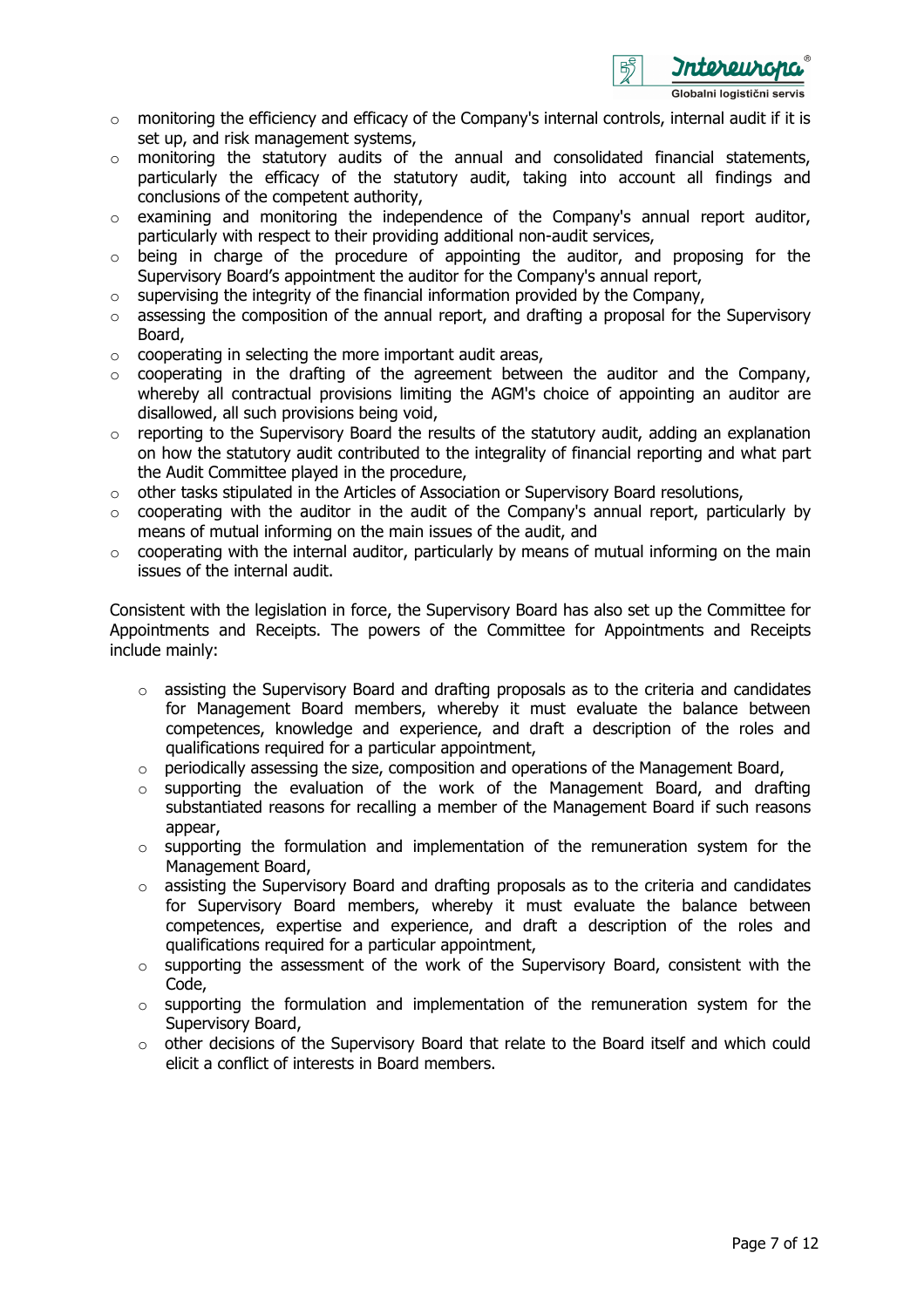

### **VII. DIVISION OF RESPONSIBILITIES AND POWERS BETWEEN MEMBERS OF THE INTEREUROPA d.d MANAGEMENT AND SUPERVISORY BOARD**

The joint mission and goal of the Management and Supervisory Board is for Intereuropa to be a top-ranked provider of integral logistics solutions, and to maximize Company value. The two boards work closely together on all major decisions, however their tasks, responsibilities and powers are clearly divided.

**The Management Board manages the Company and represents it vis-à-vis third parties independently and at its sole responsibility.** It acts in line with the Company's following strategic orientation: maintaining and strengthening the position of the leading market provider of integral logistics solutions in the countries of the former Yugoslavia, business process streamlining involving innovative IT solutions, building up the culture of an innovative organisation susceptible to change around motivated workers and efficient teamwork, maintaining financial stability by means of disinvesting, deleveraging and efficiently managing working capital, all with the objective to maximise value for shareholders while at the same time considering all stakeholders. The Management Board has a maximum of four members, whereby their actual number is determined by the Supervisory Board in accordance with the principles of efficiency and prudence. One member of the Management Board may be appointed pursuant to the Worker Participation in Management Act; this member acts in line with the general rights and duties of management board members to represent the interests of employees with respect to HR and social issues. The work of the Management Board and the division of areas between members is laid down into detail in the Management Board Rules of Procedure.

The Management Board has primarily the following tasks and responsibilities:

- o manage and organise the Company's and Group's operations,
- o represent Intereuropa vis-à-vis third parties,
- o make sure business operations are legal and successful,
- o attend to the Company's and Group's strategic development,
- o adopt annual operations plans,
- o supervise and govern related companies,
- o draft and adopt the Company's internal acts,
- o report to the Supervisory Board,
- o convene AGM meetings, and
- $\circ$  undertake all other tasks as stipulated by the legislation, Supervisory Board resolutions and AGM resolutions.

The **Supervisory Board's principal task** is **to supervise the running of the Company's business and to supervise governance in the Group**. To complete these tasks, the Supervisory Board draws up each year its annual work plan and outlines the topics and dates for its meetings. In the provisional annual calendar of meetings the Board marks the planned dates of and topics to be discussed at meetings – especially the information that the Group is obliged to publicly disclose as part of its performance results. The Supervisory Board has six members, of which two are elected by the Works Council to represent employees.

In order to undertake its principal task efficiently and responsibly, the Supervisory Board:

- o examines and reviews the Company's books and documents,
- o asks the Management Board for information,
- o convenes a shareholders' meeting if required,
- $\circ$  subjects different types of business transactions to prior Supervisory Board approvals,
- o examines annual and interim reports,
- $\circ$  proposes to the shareholders' meeting which auditor to appoint, and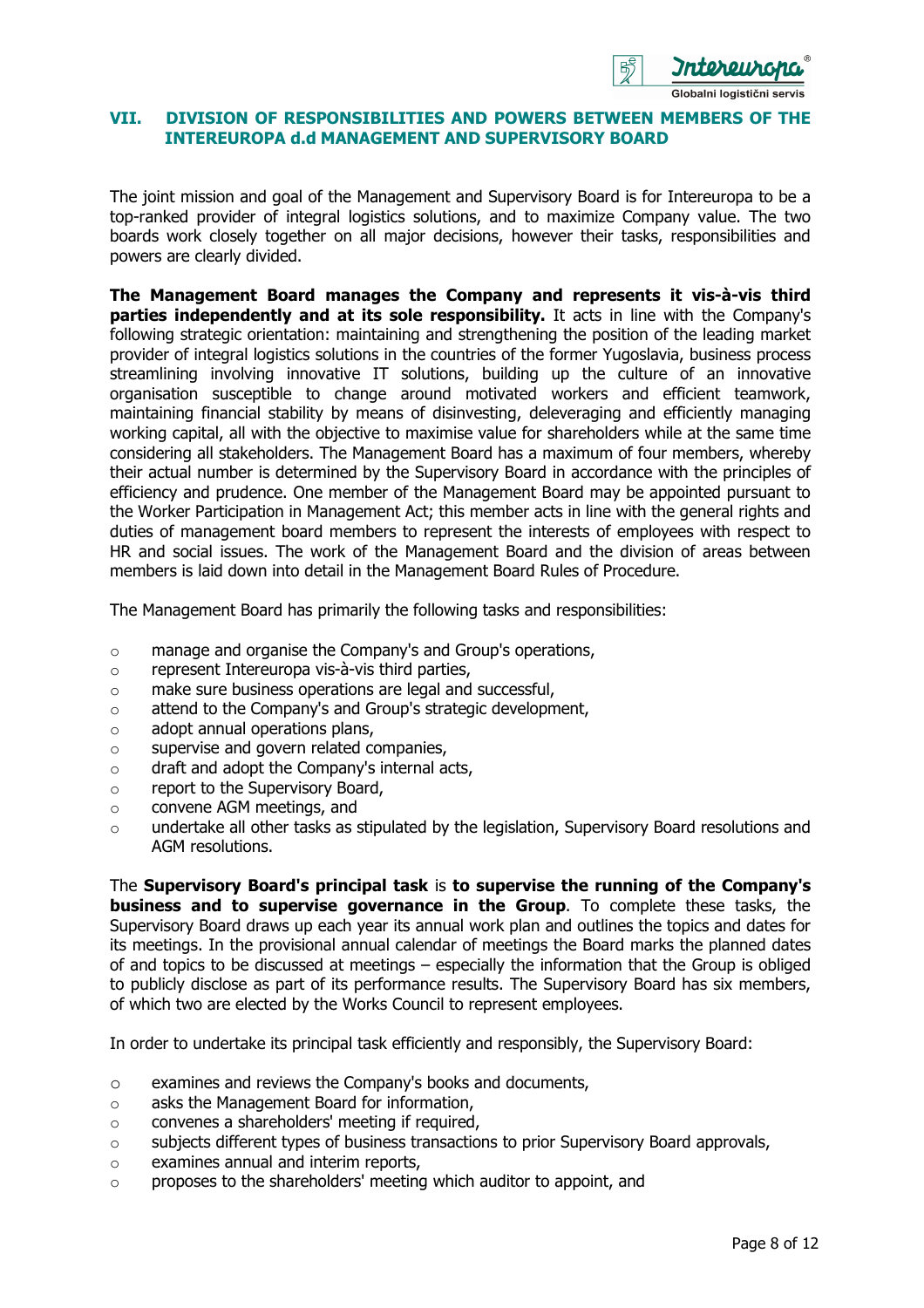盼

o undertakes all others tasks stipulated in the legislation.

In adopting major decisions that affect the business, financial or legal standing of the Company, the Management Board and Supervisory Board strive to reach a consensus. The two boards have regular contacts, during which they confer on strategy, business operations and risk management. They inform each other on important events that impact the Company's position, operations or management in any major way.

### **VIII. DESCRIPTION OF THE COMPANY'S COMMUNICATION STRATEGY**

Corporate communications follow the principles of transparent communications and operations, contributing to the understanding and support of all the Company's stakeholders. In addition to cultivating and nurturing relations with stakeholders – who are the ones we are co-creating Intereuropa's corporate story with  $-$ , trust between the Company and them is also created by transparent corporate communications.

### **Communication goal:**

Creating a positive and distinctive public profile of Intereuropa and strengthening its reputation, thereby influencing the sales of Intereuropa's services in all markets where we are present.

Communications are generally divided into **external communications** referring to external publics, and **internal communications** with the employees. The purpose of communication activities depends on the area being communicated.

#### **Purpose of internal communications**:

- o The employees learning, accepting and identifying with the mission, vision and values of the Company – an individual finding their role in the Company.
- $\circ$  Informing employees and raising their awareness with respect to Intereuropa's services.
- o Strengthening loyalty to the Company, building the Company's organisational culture.
- $\circ$  Informing employees about the Company's operations, current events, changes and plans.

#### Purpose of **external communications**:

- $\circ$  Strengthening the Company's reputation and identity vis-à-vis all external stakeholders, especially shareholders, and customers and business partners.
- o Strengthening the Company's reputation and building up customer confidence, which boosts service sales.
- o Fostering public understanding and winning public favour, which contributes to the Company's meeting its objectives.
- o Attracting key business partners and promising staff.

#### **In compliance with the Code, Intereuropa undertakes** that:

o **It uses rules on the protection of trade secrets and inside information for members of management and supervisory bodies** and for other persons with access to inside information during and after their term in office. The rules lay down how this type of information is to be labelled and protected, and stipulate sanctions in case of potential breaches. The Intereuropa Management Board acts in line with its adopted Rules on the Protection of Trade Secrets and Inside Information, which regulate this area.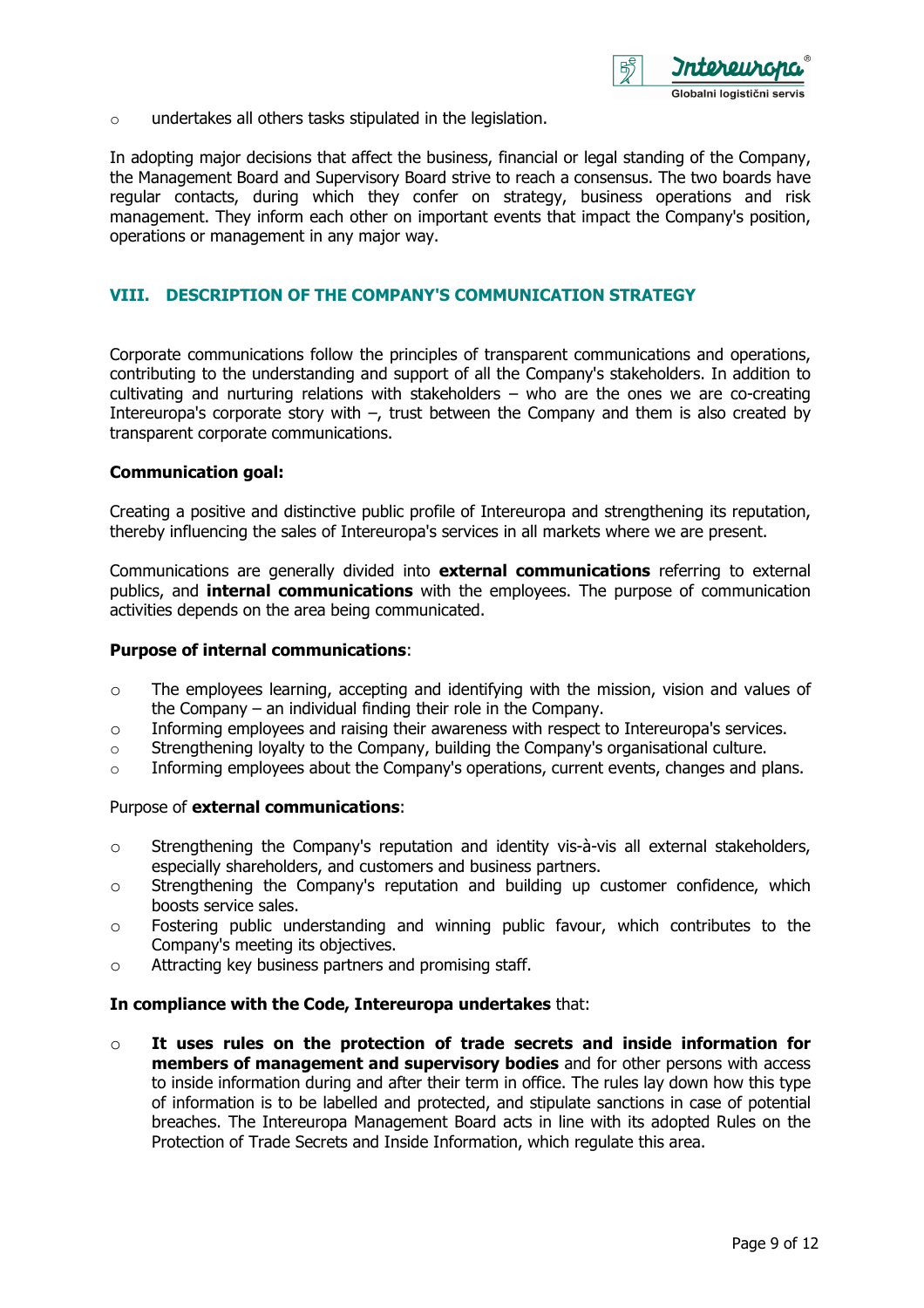

- o **It has a clearly defined information flow inside the Company, with all accesses to inside information recorded and supervised** from origin to public announcement, including warnings about the relevant information constituting inside information.
- o **It has clearly defined topics for and procedures of communicating with the public,** and **communication channels and tools** in place for all stakeholders.
- o **It has mechanisms in place that prevent information leaks in case of extraordinary events that could lead to certain persons having access to inside information.**

Persons who are not legally or contractually bound to protect secrecy but who come into contact with confident information (external auditors, inspectors, etc.) must necessarily sign a special document on the protection of trade secrets.

Intereuropa considers the following to be **particularly sensitive material**:

- o certain materials for Management and Supervisory Board meetings,
- o financial reports that have not yet been publicly disclosed,
- o strategic development projects and project documentation,
- o sales and purchasing payment terms,
- o service costing,
- o documents containing personal data.

#### **Communications with investors and other publics:**

Persons competent to communicate with investors and the publics are the President of the Management Board, the Public Relations Officer, and the President of the Supervisory Board.

The **Company's communication strategy** includes high-quality standards of drawing up and disclosing accounting, financial and non-financial information, which primarily comply with the legislation (Markets in Financial Instruments Act) and regulations (Ljubljana Stock Exchange Rules, the Code) in force. The strategy consistently applies the principle of transparent communications, and of equal and timely informing of all shareholders and other stakeholders.

### **Publication of operations reports and financial statements, and of other financial and non-financial data** (price-sensitive information):

Intereuropa maintains the highest standards of business reporting as stipulated by the Markets in Financial Instruments Act and Ljubljana Stock Exchange Guidelines for Listed Companies. Efficiency in informing investors and other publics is ensured by the use of the electronic medium; for its publications Intereuropa uses the Ljubljana Stock Exchange electronic information dissemination system SEO-net and its own corporate websites. All announcements are published in the Slovene and English languages. Intereuropa's corporate website contains all the key information on the Company and its operations.

Each year a financial calendar is published on the corporate website and the Ljubljana Stock Exchange website, stating the dates of all major announcements to be made that year.

In addition to complying with statutory provisions, the Company encourages proactive communication with the intention of informing the public transparently and promptly. All pricesensitive information related to the Company, its financial standing, operations, ownership, governance and expectations for the future are periodically disclosed on Intereuropa's corporate website and the Ljubljana Stock Exchange website.

### **Company's response strategy in the event of rumours and published articles relating to Intereuropa or its operations:**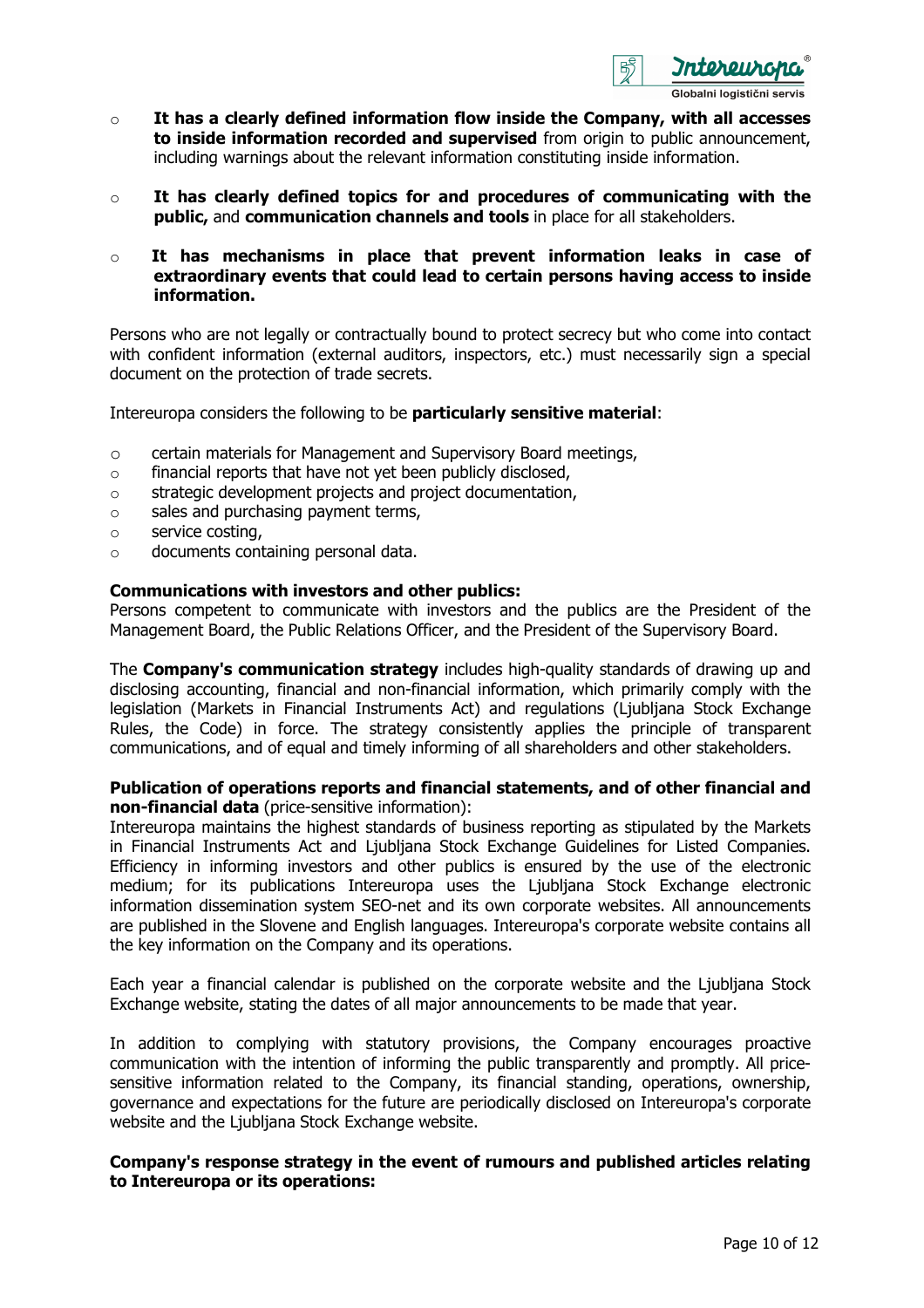

Intereuropa periodically and transparently discloses all relevant information that might affect shareholder confidence or influence their decisions or the decisions of the other interested publics. We continually invest in quality communications, building them up by proactively communicating all relevant information related to our operations, performance results, plans, new guidelines and achievements. As a rule we do not comment on rumours and articles. Exceptions are untruthful, twisted statements or summaries and interpretations of information and positions given by Intereuropa, and statements harmful for the Company – in respect of any of the associated publics.

## **IX. PROTECTING EMPLOYEE INTERESTS**

At Intereuropa we are aware that we cannot run a successful business without motivated, qualified and satisfied employees.

### **Operations of the Works Council:**

Employees can express their views, put forward proposals for improving operations and ask questions via the Works Council, which holds regular meetings. Depending on the announced topics to be discussed, Works Council meetings are regularly attended by the Management Board and other members of the senior management. Operations and performance results of individual business units are one of the topics regularly presented to employees at these meetings. Either via their representatives on the Works Council or by themselves, employees may put forward proposals, express their opinions and obtain the information they need. Employee representatives protect the interests of employees also via their membership on the Company's Supervisory Board.

#### **Activities of trade unions:**

There are two representative trade unions active in the Company, representing the interests of employees. The Management Board and expert advisers, trade unions and the Works Council are equal partners in adopting the Company's general acts, in coordinating the provisions of the Collective Agreement for the Private Sector, and in other issues affecting the interests of employees. Their work is based on the principle of partnership and honest relations among the mentioned stakeholders. Trade union representatives have entered into agreements with Intereuropa, which allow them to do quality work for the employees, particularly as to examining the legality of staffing procedures and controlling whether the rights and interests of employees are respected.

#### **Maintaining each individual's dignity and personal integrity:**

We strive to maintain respectful relations in the workplace and a positive atmosphere among employees. We strongly oppose interferences in our employees' dignity, which is why we draw up acts calling employees' attention to the prevention of mobbing.

### **Encouraging ethical conduct in employees:**

Employees of Intereuropa Group companies make decisions at work that have an impact on the Company's operations and reputation. Circumstances may arise that elicit doubts and uncertainty as to making the right decision. To this end we have passed the Code of Ethics, which lays down rules on ethics for employees, to guide them in certain circumstances. With the intention of preventing discrimination, Intereuropa provides equal opportunities to its employees regardless of gender, race, skin colour, age, medical condition, religion, political or other conviction, trade union membership, sexual orientation or other personal circumstances.